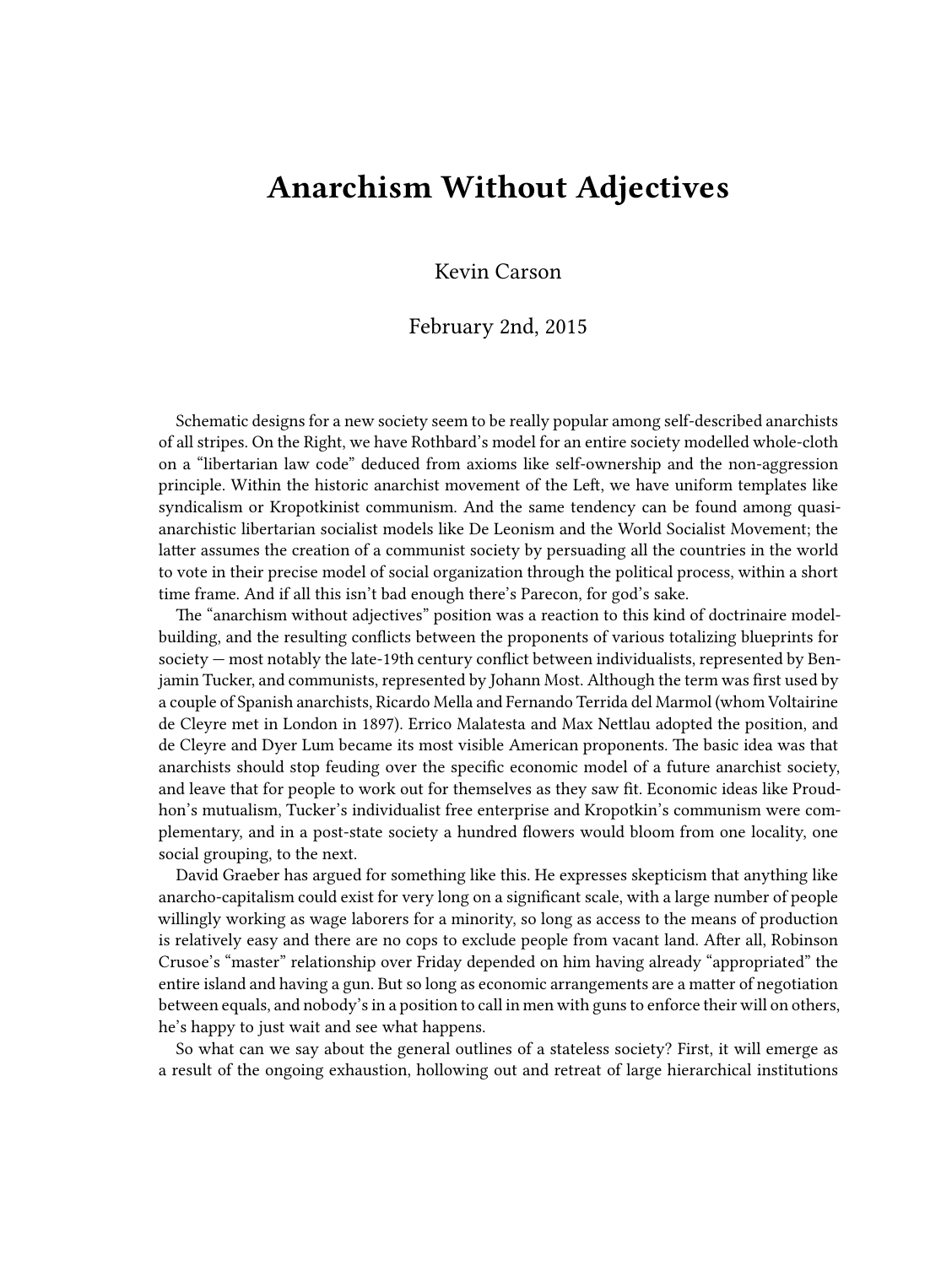like state, corporation, large bureaucratic university, etc. It will generally be based on some kind of horizontalism (prefigured by movements like the Arab Spring, M15 and Occupy) combined with self-managed local institutions. Second, its building blocks will be the counter-institutions cropping up everywhere even now to fill the void left as state and corporation erode: Community gardens, permaculture, squats, hackerspaces, alternative currency systems, commons-based peer production, the sharing economy, and in general all forms of social organization based on voluntary cooperation and new ultra-efficient technologies of small-scale production. And third, to the extent that it reflects any common ideology at all, it will be an attachment to values like personal autonomy, freedom, cooperation and social solidarity. But the specifics will be worked out in a thousand particular ways, far too diverse to be encompassed by any verbal model like "communism" or "markets" (in the sense of the cash nexus).

I expect a wide variation in small-scale institutions, both within and between communities: workers' collectives, business firms, cooperatives, p2p networks, etc. Multi-family social units like squats, cohousing projects and extended family compounds may take practice autarkic communism internally and take advantage of small-scale machinery to meet most of their needs through direct production, while obtaining the rest through exchange on the market. Property rules in land and enterprise ownership will vary from one community to the next.

Even if we stipulate starting from basic assumptions like the broadest understanding of selfownership and the nonaggression principle (not that even a majority of the anarchist movement actually comes from the philosophical tradition which regards these as words to conjure with), that means very little in terms of the practical rules that can be deduced from them. There is simply no way, starting from basic axioms like self-ownership and nonaggression, to deduce any particular rules that are both obvious and necessary on issues like (for example) whether I have the right to intervene to stop an animal being tortured by its "owner," or what the specific rules should be for squatters' rights and constructive abandonment of a property long left idle.

Even the definition of physical aggression against an individual is, to a large extent, culturally defined. The surrounding environment impinges on the physical body in a million different ways, and the boundary between those that are considered aggressive and those not (like photons or sound waves that physically affect the sensory organs and subsequently the nervous system and internal mental state) is somewhat arbitrary. The same is true for varying cultural definitions of the boundary between person and environment, and how much of the surrounding physical environment not actually part of the human body can be regarded as an extension of the self or an envelope of "personal space." Bear in mind that common law definitions of assault assume such a spatial envelope, and include actions short of physically touching another person's body with one's own.

Any post-state society will include both individuals and communities adhering to many conflicting ideas of just what "freedom," "autonomy" and "rights" entail. Whatever "law code" communities operate by will be worked out, not as obvious logical deductions from axioms, but through constant interaction between individuals and groups asserting their different understandings of what rights and freedom entail. And it will be worked out after the fact of such conflicts, through the practical negotiations of the mediating and adjudicating bodies within communities.

In other words, we need to spend less time like Thomas More drafting out all the details of a future libertarian utopia, right down to the food and architecture, and spend more time talking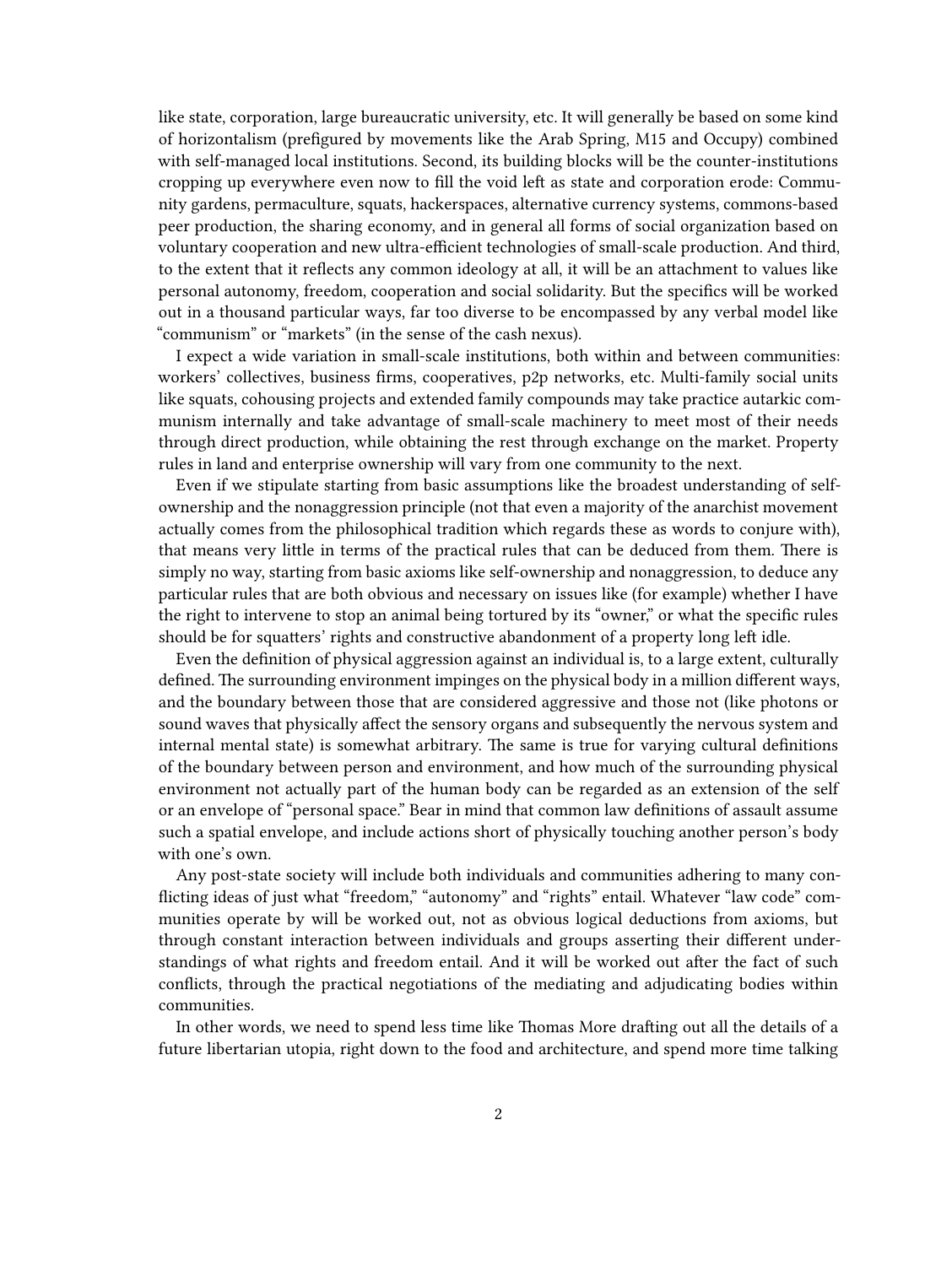to our neighbors and figuring out ways of cooperating and getting along without the state telling us what to do.